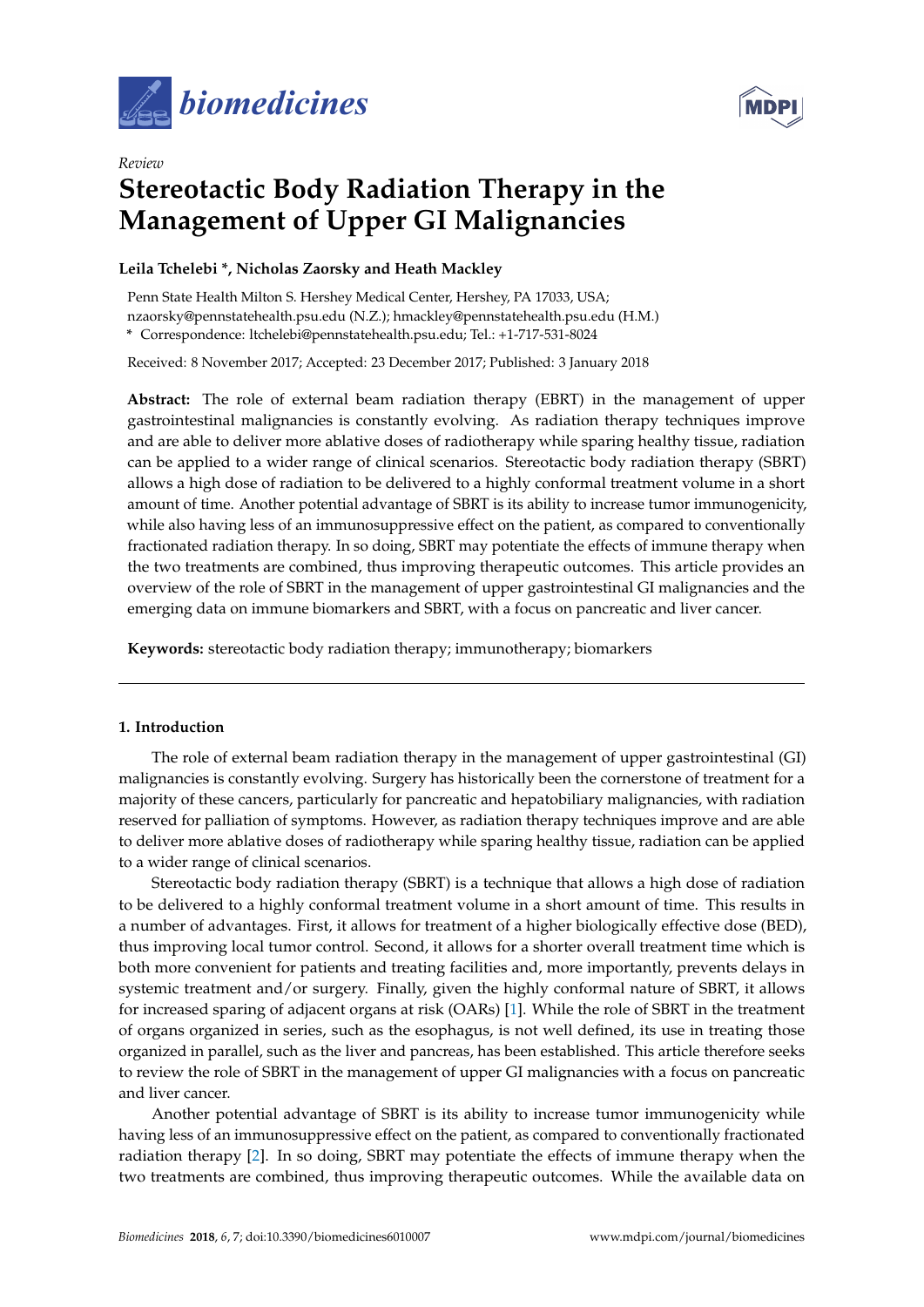tumor biomarkers and SBRT is in its infancy, it is hypothesis-generating and will also be reviewed in this article.

#### **2. SBRT for Pancreatic Cancer**

Pancreatic cancer is the 4th leading cause of cancer death in the United States [\[2\]](#page-5-1). Currently, surgery is considered the only curative treatment; however, less than 20% of patients are operable at the time of diagnosis [\[3](#page-5-2)[,4\]](#page-5-3). Radiation therapy, therefore, plays a role in both the preoperative and definitive management of pancreatic malignancies. However, because the pancreas is considered to be radio-resistant, higher radiation doses are required for tumor control [\[5\]](#page-5-4). Indeed, studies have shown that delivering a BED of greater than 70 Gy is associated with improved survival for pancreatic cancer [\[6\]](#page-5-5). This poses a challenge for standard radiotherapy treatment planning due to the close proximity of highly radiosensitive organs such as the liver, duodenum, and stomach. SBRT in the management of pancreatic cancer is therefore a highly appealing treatment modality which has been well studied [\[7–](#page-5-6)[27\]](#page-7-0).

#### *2.1. The Neoadjuvant Setting*

The close proximity of the pancreas to critical vascular structures makes it technically challenging to achieve microscopically negative (R0) resections. The presence of positive margins following resection is associated with inferior outcomes [\[27](#page-7-0)[–31\]](#page-7-1). Radiation therapy has, therefore, been used in the preoperative setting to downsize tumors intimately associated with vascular structures so as to increase the rate of negative margins at the time of surgery. Given the advantages of SBRT outlined above, there is growing interest in utilizing this technique in the neoadjuvant setting.

In 2015, the Moffitt Center published its experience with SBRT for borderline resectable pancreatic cancer [\[32\]](#page-7-2). This was a retrospective institutional review of all patients treated neoadjuvantly with SBRT at their institution. It included 159 patients, the majority of which (110) had borderline resectable disease (BRPC), with the remaining patients (49) having locally advanced unresectable pancreatic cancer (LAPC). Patients were treated with multi-agent systemic chemotherapy, followed by SBRT to a median dose of 40 Gy in five fractions and then surgery in patients who were deemed resectable after neoadjuvant therapy.

Ultimately, 51% of BRPC and 10% of LAPC patients were able to undergo surgery. The R0 resection rate in these patients was 96% and 100%, respectively. Seven percent of patients had a pathologic complete response and none of these patients relapsed at a median follow-up of 14 months. The overall survival and progression free survival rates were 19 months and 12 months, respectively, for those with BRPC, and 15 months and 13 months, respectively, for those with LAPC. Remarkably, the overall survival rate for patients who received neoadjuvant treatment and were then able to undergo surgery was 34 months, versus only 14 months for those who received chemotherapy and radiation but remained unresectable. Overall survival rates for up-front resectable pancreatic cancer patients, historically thought to have the best survival outcomes, has not exceeded 30 months in national randomized controlled trials, including the recently published ESPAC-4 trial [\[33–](#page-7-3)[40\]](#page-8-0). Treatment was well tolerated in only 7% of cases with Grade 3+ acute or late toxicity. The results of this study were hypothesis-generating and paved the way for prospective trials of neoadjuvant SBRT for borderline resectable pancreatic cancer, including the ongoing ALLIANCE (NCT01992705) and Pancreatic Cancer Research Study (NCT01926197).

#### *2.2. The Definitive Setting*

There have been a number of studies investigating the role of SBRT in the definitive setting [\[10](#page-6-0)[,12–](#page-6-1)[14](#page-6-2)[,16](#page-6-3)[,17,](#page-6-4)[21](#page-6-5)[–26\]](#page-7-4). Most of these were retrospective series and only two were Phase II studies. The first of these two Phase II studies was published by Hoyer et al. in 2005 [\[16\]](#page-6-3). It included 22 patients with T1-3N0 LAPC deemed unresectable by a surgeon measuring up to 6 cm in size. The median PTV volume was 136 cm $^3$ . Patients were treated with SBRT to a total dose of 45 Gy in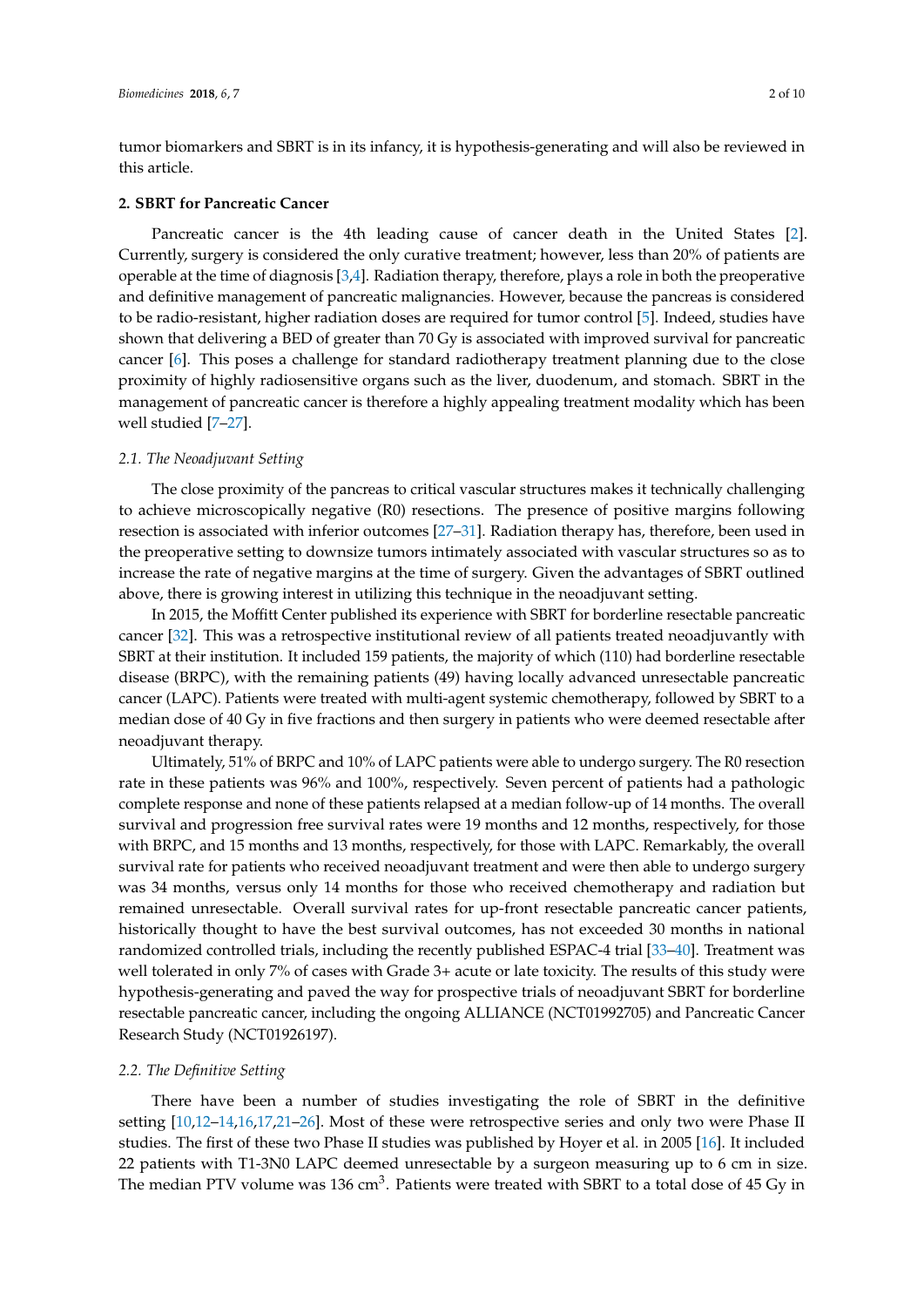three fractions. There was no mention of chemotherapy in the trial or a requirement that patients also undergo systemic chemotherapy. Study results were disappointing with only a 57% local control rate at one year and a median survival of 5.4 months. The toxicity profile was unfavorable with 36% of patients experiencing an increase in pain and analgesic use, 23% of patients with severe mucositis or ulceration, and one gastric perforation requiring emergent surgery. There are a number of reasons why this early experience with SBRT yielded such poor outcomes. These include a lack of fiducials for daily set-up and target localization possibly resulting in tumor miss, a lack of OAR constraints, resulting in high toxicity rates, and no specific requirements for systemic chemotherapy in conjunction with SBRT either before or after treatment, which we know today is a key component of treatment for patients with both resectable and especially unresectable disease.

Ten years after the publication of the Hoyer study, Herman et al. published their Phase II trial of SBRT for unresectable pancreatic cancer [\[21\]](#page-6-5). In this study, 49 patients with LAPC were treated with three weeks of gemcitabine, followed by a one-week break, followed by SBRT to the tumor to a total dose of 33 Gy in five fractions. The study included 49 patients with a median PTV volume of 71.4  $\text{cm}^3$ . Unlike its predecessor study, the results of this trial were encouraging. The freedom from local progression at one year was 78% at one year as compared to 57% in the Moyer study. The median progression free survival was 7.8 months and the median overall survival was 13.9 months—a significant improvement from 5.4 months as reported in the Moyer trial. Ten percent of patients were ultimately able to undergo surgery after completion of SBRT. Overall survival for these patients ranged from 13.6 to 40.2 months. The primary endpoint of the rate of late (>3 months after SBRT) gastritis, fistula, enteritis, or ulcers of Grade 2+ was only seen in 11% of patients.

The superior outcomes reported in the Herman et al. trial as compared to the earlier Moyer trial can be attributed to a number of factors. First, unlike in the Herman trial, and all ongoing protocols, fiducial markers were not required to ensure accurate tumor positioning, which may have led to tumor miss. Second, there was no requirement for gemcitabine-based systemic chemotherapy, unlike in the more recent study, which has been shown to improve survival in patients with locally advanced disease [\[41](#page-8-1)[–43\]](#page-8-2). Furthermore, the Moyer trial did not specify OAR constraints, which likely explains the poor toxicity profile. Lastly, tumor margins were large (5 mm axially and 1 cm cranio-caudal) and there was no dose reduction for overlap with the duodenum and stomach as was done in the Herman trial, which likely explains the 20% rate of severe mucositis and ulceration and the case of gastric perforation requiring surgery.

As radiation techniques have improved and we have learned more about tissue tolerance for high dose radiation therapy, SBRT has emerged as an appealing and highly effective treatment modality for LAPC. A meta-analysis of 19 trials of SBRT for LAPC published in 2017 showed that the median overall survival was greater than 12 months in the vast majority of studies and was particularly favorable in the subset of patients who became resectable after receiving SBRT [\[20\]](#page-6-6). These studies have paved the way for randomized Phase III trials (NCT01926197), which will hopefully establish the role of SBRT for LAPC.

#### *2.3. The Adjuvant Setting*

SBRT in the adjuvant setting for resected pancreatic cancer has not been established. However, there is an ongoing Phase II study examining the role of SBRT in resected T3 and N1 patients, which is currently accruing (NCT02461836).

## **3. SBRT for Hepatocellular Cancer**

Hepatocellular carcinoma (HCC) is the second leading cause of cancer death worldwide [\[44\]](#page-8-3). The incidence of HCC is approximately equal to the mortality rate, highlighting the aggressive nature of this fatal malignancy. While relatively uncommon in the Unites States (US), it is the fastest growing cause of cancer death in the US [\[45\]](#page-8-4). Like with pancreatic cancer, surgery is considered the only curative treatment but most patients either have unresectable disease due to tumor extent or are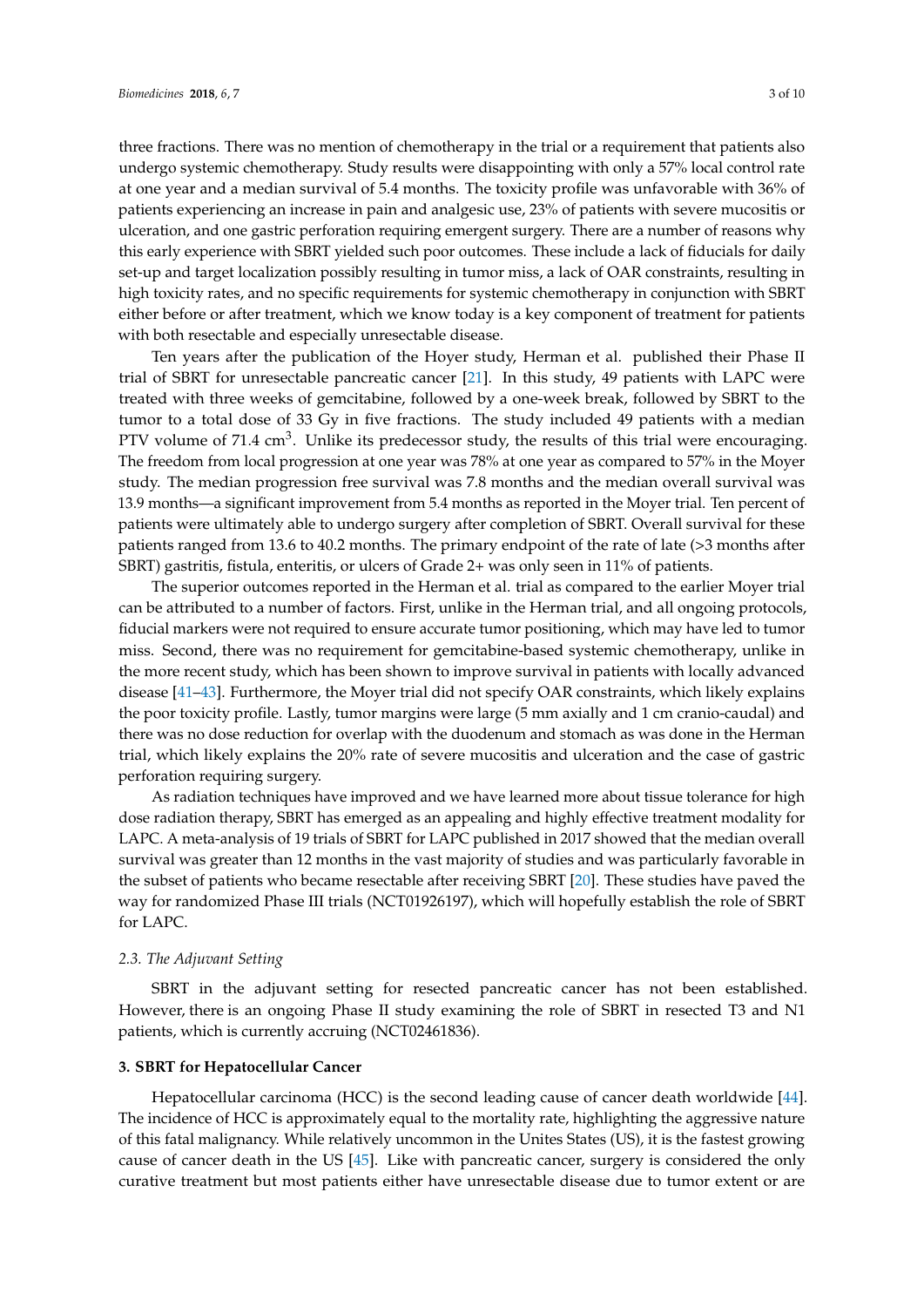inoperable due to underlying liver dysfunction. For the latter group of patients, transplant is the ultimate goal because it can cure both the HCC and the underlying liver disease. However, given the limited supply of healthy livers available for transplant, most patients are unable to undergo the procedure right away, thus requiring local treatment as a bridge to liver transplant when an organ becomes available. SBRT for HCC is, therefore, emerging as a safe and effective treatment modality both in the definitive setting for unresectable cancers and as a bridge to transplant for those with underlying liver disease awaiting organ allocation.

Historically, EBRT has been used with caution in the management of hepatic malignancies due to the low tolerance of the liver for radiation [\[45\]](#page-8-4). The challenges facing EBRT for HCC have been delivering a sufficiently high dose of radiation to achieve tumor control in an organ that is highly sensitive to radiation and that moves substantially with breathing, making target localization very difficult. Modern-day SBRT techniques make it possible for external beam radiation to overcome these road-blocks by delivering high doses of radiation in a very conformal manner while accounting, and controlling, for tumor motion. Due to a lack of Level I evidence, SBRT is not currently considered a standard treatment for HCC; however, a number of prospective trials have been completed which show its safety and efficacy in the management of this disease [\[46](#page-8-5)[–50\]](#page-8-6).

The most notable of these prospective trials was a combined analysis of sequential Phase I and II trials conducted at Princess Margaret Hospital published in 2013 [\[48\]](#page-8-7). The study included 102 patients with Child–Turcotte–Pugh Class A disease who were unsuitable for other local liver-directed therapy. Median gross tumor volume was 117 mL with a range of 1.3–1913.4 mL. Patients were treated with 30–54 Gy in six fractions, delivered every other day. The treatment was relatively well-tolerated with Grade 3+ toxicity reported in 30% of cases. Local control at one year was 87% and overall survival was 55%.

SBRT has also been combined with trans-arterial chemo-embolization (TACE) with favorable outcomes in the literature so far. There are a number of advantages to combining SBRT with TACE. TACE can shrink tumors, thus creating a smaller treatment volume for SBRT. The combination of the two treatments allows for ablation of vascular components of the tumor with TACE, while the poorly vascularized, necrotic portions can be targeted by SBRT. Finally, SBRT can be used to recanalize tumors with arterial or portal vein thromboses, rendering TACE more effective. A retrospective study of patients with tumors  $\geq$ 3 cm compared outcomes among patients who received TACE plus SBRT compared to TACE alone [\[51\]](#page-8-8). The authors found that, after censoring for liver transplantation, overall survival was significantly better with TACE plus SBRT compared to TACE alone (33 vs. 20 months, respectively).

In conclusion, modern-day SBRT techniques allow for safe and effective delivery of external beam radiation therapy for hepatocellular carcinoma. While more data is needed, available evidence shows that there is a role for radiation in the management of this disease. Specifically, radiation plays a role for lesions unsuitable for other local therapies, for larger lesions in which TACE is less effective, and in cases with portal vein thrombosis in which other therapies are contra-indicated or ineffective [\[52\]](#page-8-9). Indeed, there is a randomized Phase III study underway comparing treatment with Sorafenib with or without SBRT in patients with HCC (NCT01730937).

## **4. SBRT and Immunomodulatory Biomarkers in Upper GI Malignancies and Therapeutic Implications**

In addition to allowing for higher doses of radiation to be delivered to a more precise target in a shorter treatment time, emerging data shows that radiation, specifically SBRT, has advantageous effects on the immune system, which may have therapeutic implications. The immune-stimulatory effects of radiation have been known for some time. Indeed, Demaria et al. first introduced the concept of radiation as an "in situ vaccine" in 2004 [\[53\]](#page-8-10). The authors suggest that radiation turns the radiated tumor into a vaccine by priming the immune system to target cancer cells in other sites in addition to treating the disease locally, a concept known as the abscopal effect. Since then, Formenti and colleagues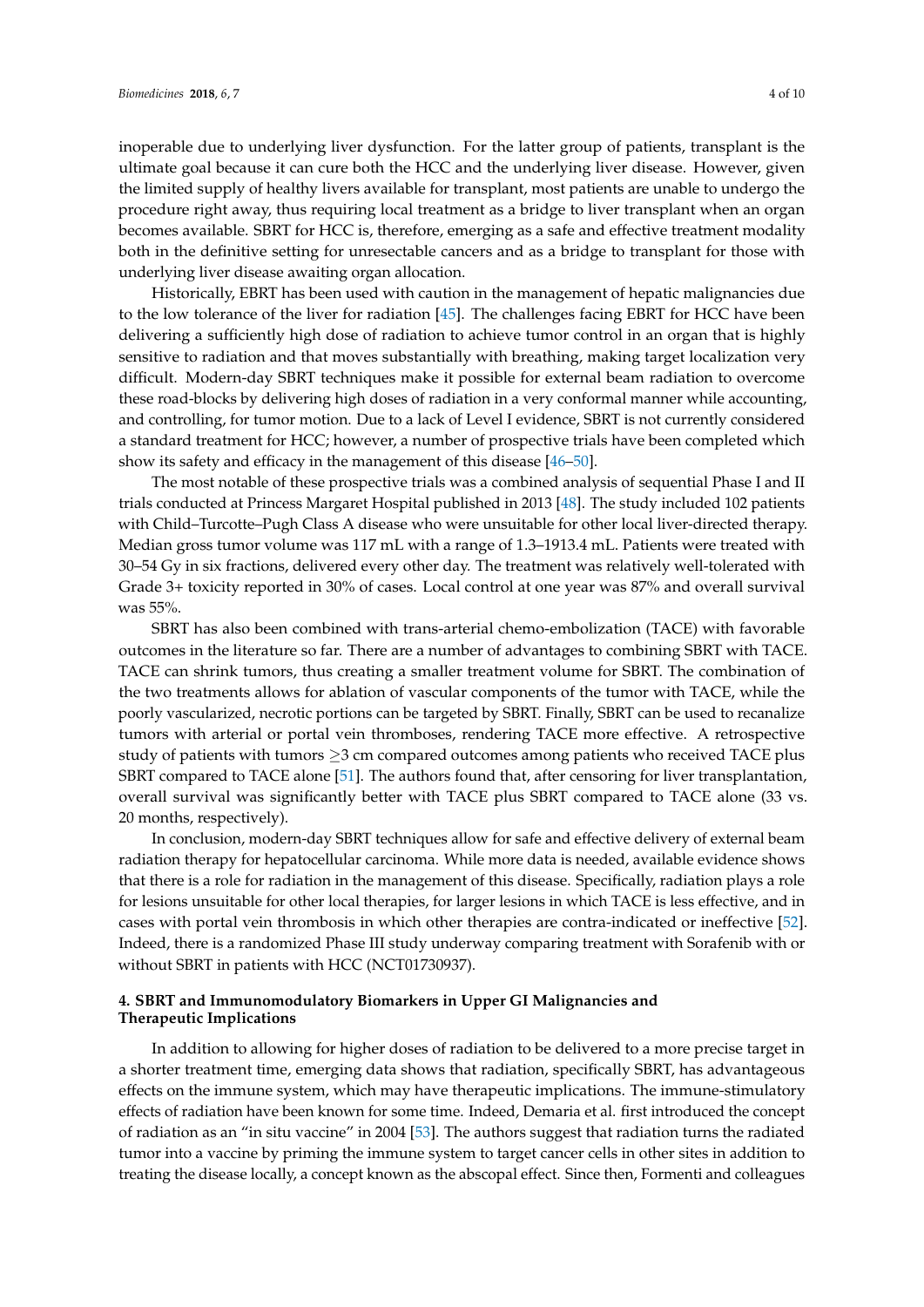have been able to site clinical data lending credence to this concept in which radiation delivered locally results in tumor response at the site of radiation as well as decreased tumor burden outside the irradiated field, mediated by the patient's immune system [\[54](#page-8-11)[–57\]](#page-9-0).

While the dose and fractionation needed to optimally prime the immune system is not yet known, SBRT appears to be superior to conventional radiation in terms of its effect on tumor immunogenicity. First, SBRT creates less of an immunosuppressive effect on the host's immune system as compared to conventionally fractionated radiation, both due to the absence of the concomitant chemotherapy and to the relatively smaller volume of irradiated bone marrow [\[58](#page-9-1)[–60\]](#page-9-2). In addition, emerging data shows that SBRT has the potential advantage of directly increasing tumor immunogenicity [\[2,](#page-5-1)[61\]](#page-9-3). Indeed, numerous pre-clinical models summarized very nicely by Popp et al. have shown that SBRT induces complex changes in the tumor microenvironment [\[53\]](#page-8-10). The authors review several preclinical studies showing that SBRT leads to increased recruitment of immune cells, including antigen-presenting-cells and dendritic cells, as well as cytokines and chemokines, which are all involved in the immune response [\[53\]](#page-8-10). The authors also summarize existing clinical data demonstrating evidence that SBRT mediates the abscopal effect. However, most of the data they cite involves patients with either melanoma or lung cancer, for which the benefit of immunotherapeutic agents is already widely established [\[62](#page-9-4)[–64\]](#page-9-5).

There is limited clinical data addressing the role of SBRT and its effects on the immune system for gastrointestinal malignancies; however, studies are emerging. Specifically, studies have shown an increase in tumor infiltrating lymphocytes and in soluble PD-L1, involved in T-cell regulatory pathways, following SBRT in pancreatic and hepatic malignancies [\[61,](#page-9-3)[65\]](#page-9-6). The immunogenic effect of SBRT on tumors, coupled with the absence of an immunosuppressive effect on the patient, may allow for novel therapeutic approaches to treating upper GI malignancies by combining SBRT with immunotherapy. The combination of these two therapies may be more effective than either treatment alone.

Tumors have varying degrees of immune activity based on their histology. The tumor environment in pancreatic cancer, for instance, is considered to be immunosuppressive with a low degree of infiltration by T cells [\[66\]](#page-9-7). As a result, immunotherapy with immune check-point inhibitors has been investigated in this disease, with disappointing results [\[67](#page-9-8)[,68\]](#page-9-9). As Foley et al. detail in their paper on immunotherapy for pancreatic cancer, removing immune suppression without providing a means to activate the immune system is likely responsible for these disappointing outcomes [\[66\]](#page-9-7).

Emerging data show that SBRT has more of an immunogenic effect on the tumor environment when compared to conventionally fractionated radiation therapy delivered concurrently with chemotherapy for pancreatic cancer. In a recent presentation at the American Society for Radiation Oncology (ASTRO) annual meeting, Chen et al. presented their data on tumor infiltrating cells in pancreatic cancer [\[65\]](#page-9-6). They showed that there was a statistically significant difference in the ratio of CD8 T-cells to FOXP3 T-regulatory cells (CD8/FOXP3) detected in tumor cells following SBRT as compared to conventionally fractionated therapy. They also showed that a higher CD8/FOXP3 ratio was associated with improved progression free survival. The authors thus show that SBRT may be more effective in terms of local control as compared to conventional fractionation, in addition to showing that SBRT is more immunogenic than conventional radiation. The combination of SBRT and immunotherapy may, therefore, provide novel therapeutic strategies for this disease. Indeed, there are studies underway looking at the efficacy of combining SBRT with immunotherapy in the treatment of pancreatic cancer (NCT 02648282).

Hepatocellular carcinoma, on the other hand, has been shown to be an immune active malignancy with a high infiltration of T cells [\[66\]](#page-9-7). Kim et al. recently presented their data on the effects of radiation on soluble PD-L1 in hepatocellular carcinoma and its therapeutic implications [\[61\]](#page-9-3). The authors showed that radiation therapy increases the expression of PD-L1 on tumor cells. This increase was noted both after conventionally fractionated radiation and after SBRT; however, the levels after SBRT continued to rise one month following treatment, which was not true following conventionally fractionated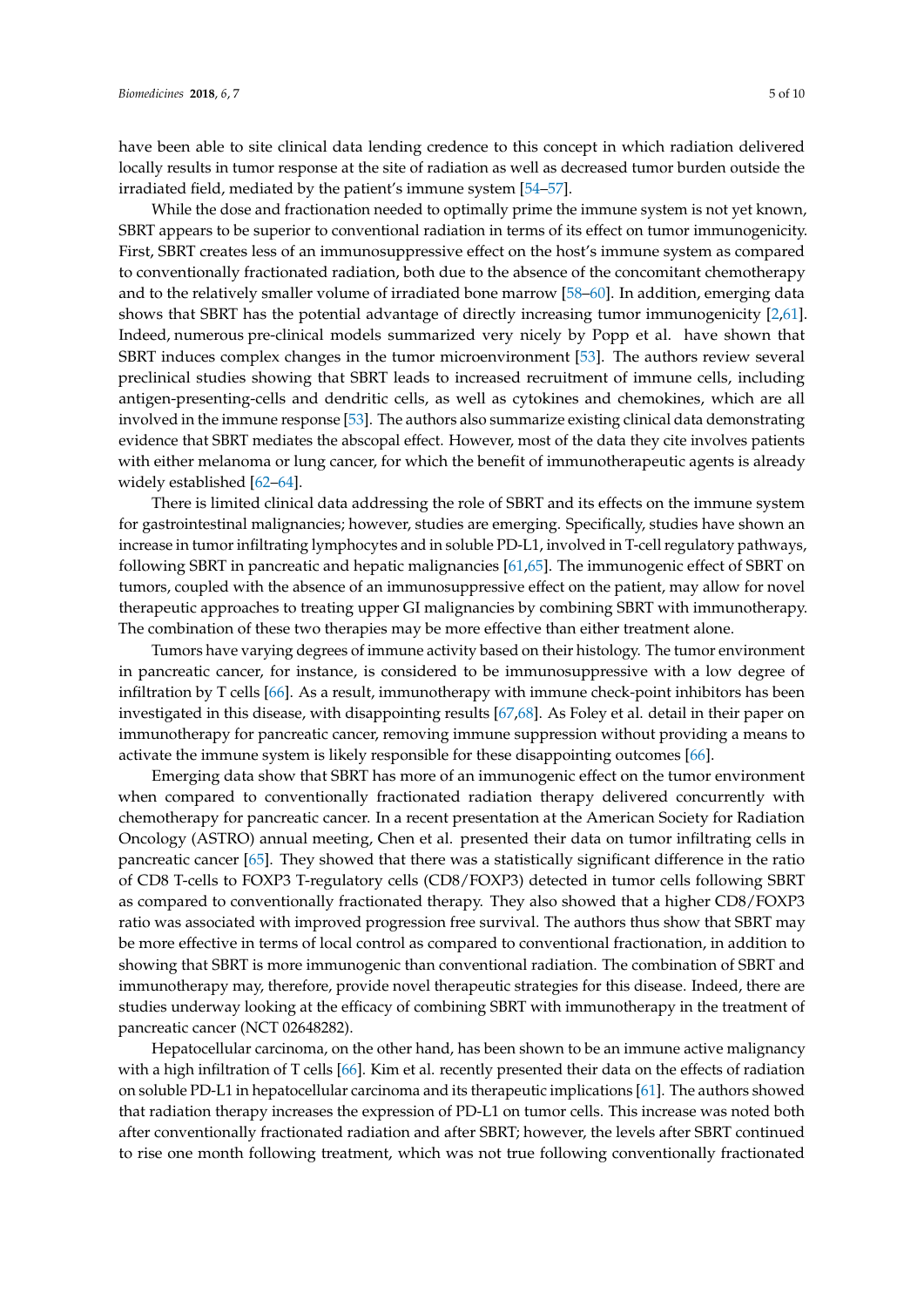radiation. The authors conclude that this data may provide evidence for a novel therapeutic strategy for patients with HCC that combines SBRT with PD-L1 blockade.

#### **5. Conclusions and Future Directions**

SBRT has emerged as a highly promising treatment modality in the management of upper GI malignancies. It allows for more curative doses of radiation to be delivered to a highly conformal treatment volume, in a short amount of time, allowing for effective and expedited treatment for these highly aggressive malignancies.

In the case of pancreatic cancer, SBRT has emerged as an effective neoadjuvant treatment to render tumors which are unresectable upfront, resectable after treatment, thus allowing an increased number of patients to undergo potentially curative resection. In the case of LAPC, SBRT also has the potential advantage of rendering some of these initially unresectable tumors resectable, while also providing reasonable long-term survival rates for patients undergoing definitive treatment. Studies are ongoing for SBRT in the adjuvant setting. In the case of HCC, SBRT has emerged as an effective treatment for patients in which other local therapies either cannot be performed or are ineffective as, for example, for large tumors or those with portal venous invasion.

Finally, the effects of SBRT on the immune system and tumor micro-environment is an area of active research with heretofore promising results. Emerging data shows that SBRT can increase tumor immunogenicity, thus providing a rationale for novel therapeutic approaches combining SBRT and immunotherapeutic agents with the hope that the combination of the two treatments will result in better outcomes than either treatment alone. More data is needed to confirm these initial findings. Prospective trials studying the combination of SBRT and immunotherapy in the management of upper GI malignancies are needed to confirm the therapeutic implications of these retrospective studies, and some are already underway.

**Conflicts of Interest:** The authors declare no conflict of interest.

## **References**

- <span id="page-5-0"></span>1. Rosati, L.M.; Kumar, R.; Herman, J.M. Integration of Stereotactic Body Radiation Therapy into the Multidisciplinary Management of Pancreatic Cancer. *Semin. Radiat. Oncol.* **2017**, *27*, 256–267. [\[CrossRef\]](http://dx.doi.org/10.1016/j.semradonc.2017.02.005) [\[PubMed\]](http://www.ncbi.nlm.nih.gov/pubmed/28577833)
- <span id="page-5-1"></span>2. Gustafson, M.P.; Bornschlegl, S.; Park, S.S.; Gastineau, D.A.; Roberts, L.R.; Dietz, A.B.; Hallemeier, C.L. Comprehensive assessment of circulating immune cell populations in response to stereotactic body radiation therapy in patients with liver cancer. *Adv. Radiat. Oncol.* **2017**, *2*, 540–547. [\[CrossRef\]](http://dx.doi.org/10.1016/j.adro.2017.08.003) [\[PubMed\]](http://www.ncbi.nlm.nih.gov/pubmed/29204520)
- <span id="page-5-2"></span>3. Wolfgang, C.L.; Herman, J.M.; Laheru, D.A.; Klein, A.P.; Erdek, M.A.; Fishman, E.K.; Hruban, R.H. Recent progress in pancreatic cancer. *CA Cancer J. Clin.* **2013**, *63*, 318–348. [\[CrossRef\]](http://dx.doi.org/10.3322/caac.21190) [\[PubMed\]](http://www.ncbi.nlm.nih.gov/pubmed/23856911)
- <span id="page-5-3"></span>4. Siegel, R.L.; Miller, K.D.; Jemal, A. Cancer statistics, 2016. *CA Cancer J. Clin.* **2016**, *66*, 7–30. [\[CrossRef\]](http://dx.doi.org/10.3322/caac.21332) [\[PubMed\]](http://www.ncbi.nlm.nih.gov/pubmed/26742998)
- <span id="page-5-4"></span>5. Seshacharyulu, P.; Baine, M.J.; Souchek, J.J.; Menning, M.; Kaur, S.; Yan, Y.; Ouellette, M.M.; Jain, M.; Lin, C.; Batra, S.K. Biological determinants of radioresistance and their remediation in pancreatic cancer. *Biochim. Biophys. Acta Rev. Cancer* **2017**, *1868*, 69–92. [\[CrossRef\]](http://dx.doi.org/10.1016/j.bbcan.2017.02.003) [\[PubMed\]](http://www.ncbi.nlm.nih.gov/pubmed/28249796)
- <span id="page-5-5"></span>6. Krishnan, S.; Chadha, A.S.; Suh, Y.; Chen, H.C.; Rao, A.; Das, P. Focal Radiation therapy dose escalation improves overall survival in locally advanced pancreatic cancer patients receiving induction chemotherapy and consolidative chemoradiation. *Int. J. Radiat. Oncol.* **2016**, *94*, 755–765. [\[CrossRef\]](http://dx.doi.org/10.1016/j.ijrobp.2015.12.003) [\[PubMed\]](http://www.ncbi.nlm.nih.gov/pubmed/26972648)
- <span id="page-5-6"></span>7. Su, T.-S.; Liang, P.; Lu, H.-Z.; Liang, J.-N.; Liu, J.-M.; Zhou, Y.; Gao, Y.-C.; Tang, M.-Y. Stereotactic body radiotherapy using CyberKnife for locally advanced unresectable and metastatic pancreatic cancer. *World J. Gastroenterol.* **2015**, *21*, 8156. [\[CrossRef\]](http://dx.doi.org/10.3748/wjg.v21.i26.8156) [\[PubMed\]](http://www.ncbi.nlm.nih.gov/pubmed/26185389)
- 8. Song, Y.; Yuan, Z.; Li, F.; Dong, Y.; Zhuang, H.; Wang, J.; Chen, H.; Wang, P. Analysis of clinical efficacy of CyberKnife® treatment for locally advanced pancreatic cancer. *Onco Targets Ther.* **2015**, *8*, 1427. [\[CrossRef\]](http://dx.doi.org/10.2147/OTT.S81939) [\[PubMed\]](http://www.ncbi.nlm.nih.gov/pubmed/26109866)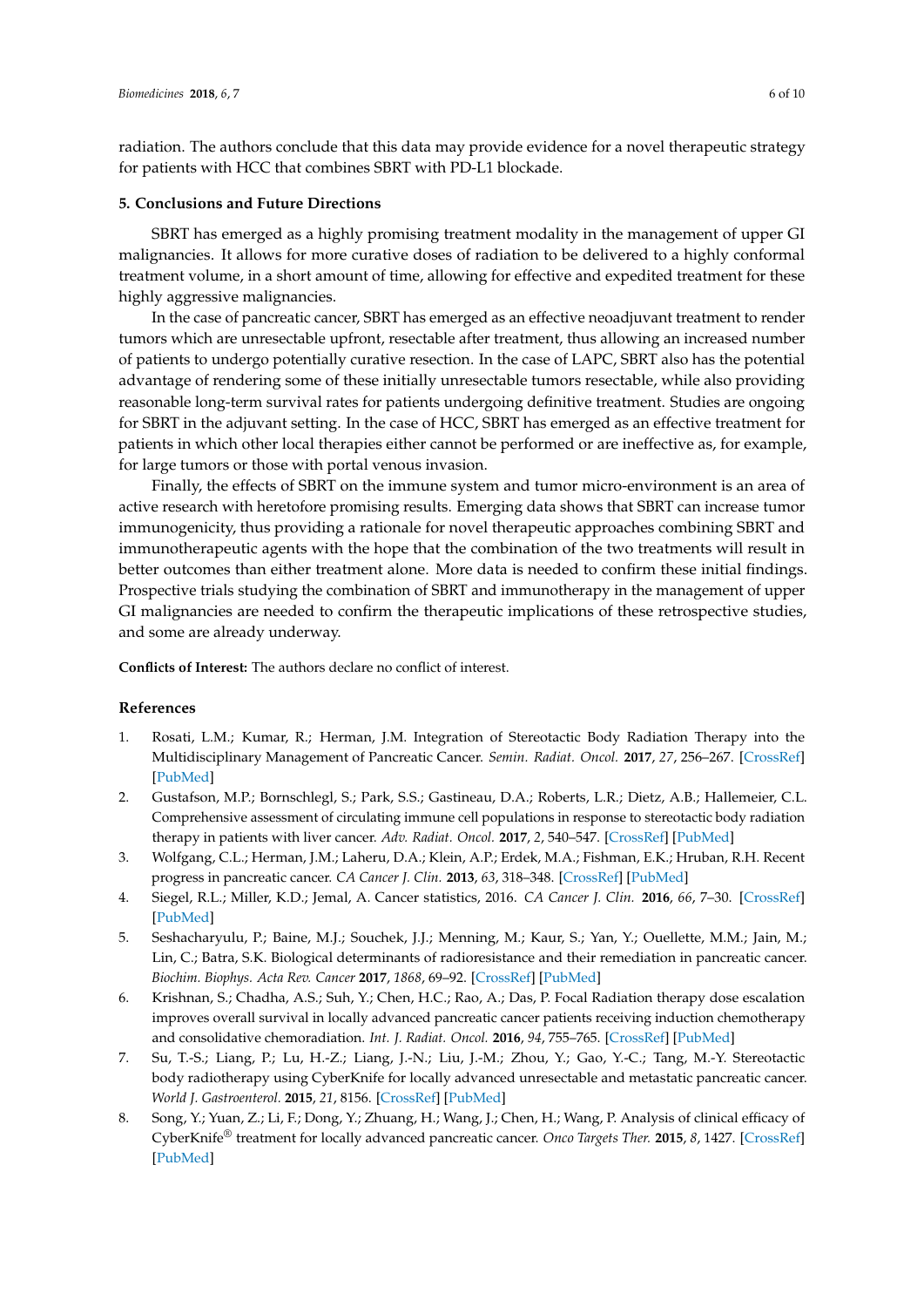- 9. Moningi, S.; Dholakia, A.S.; Raman, S.P.; Blackford, A.; Cameron, J.L.; Le, D.T.; De Jesus-Acosta, A.M.C.; Hacker-Prietz, A.; Rosati, L.M.; Assadi, R.K.; et al. The role of stereotactic body radiation therapy for pancreatic cancer: A single-institution experience. *Ann. Surg. Oncol.* **2015**, *22*, 2352–2358. [\[CrossRef\]](http://dx.doi.org/10.1245/s10434-014-4274-5) [\[PubMed\]](http://www.ncbi.nlm.nih.gov/pubmed/25564157)
- <span id="page-6-0"></span>10. Rwigema, J.-C.M.; Parikh, S.D.; Heron, D.E.; Howell, M.; Zeh, H.; Moser, A.J.; Bahary, N.; Quinn, A.; Burton, S.A. Stereotactic body radiotherapy in the treatment of advanced adenocarcinoma of the pancreas. *Am. J. Clin. Oncol.* **2011**, *34*, 63–69. [\[CrossRef\]](http://dx.doi.org/10.1097/COC.0b013e3181d270b4) [\[PubMed\]](http://www.ncbi.nlm.nih.gov/pubmed/20308870)
- 11. Rajagopalan, M.S.; Heron, D.E.; Wegner, R.E.; Zeh, H.J.; Bahary, N.; Krasinskas, A.M.; Lembersky, B.; Brand, R.; Moser, A.J.; Quinn, A.E.; et al. Pathologic response with neoadjuvant chemotherapy and stereotactic body radiotherapy for borderline resectable and locally-advanced pancreatic cancer. *Radiat. Oncol.* **2013**, *8*, 254. [\[CrossRef\]](http://dx.doi.org/10.1186/1748-717X-8-254) [\[PubMed\]](http://www.ncbi.nlm.nih.gov/pubmed/24175982)
- <span id="page-6-1"></span>12. Polistina, F.; Costantin, G.; Casamassima, F.; Francescon, P.; Guglielmi, R.; Panizzoni, G.; Febbraro, A.; Ambrosino, G. Unresectable Locally Advanced Pancreatic Cancer: A Multimodal Treatment Using Neoadjuvant Chemoradiotherapy (Gemcitabine Plus Stereotactic Radiosurgery) and Subsequent Surgical Exploration. *Ann. Surg. Oncol.* **2010**, *17*, 2092–2101. [\[CrossRef\]](http://dx.doi.org/10.1245/s10434-010-1019-y) [\[PubMed\]](http://www.ncbi.nlm.nih.gov/pubmed/20224860)
- 13. Mahadevan, A.; Miksad, R.; Goldstein, M.; Sullivan, R.; Bullock, A.; Buchbinder, E.; Pleskow, D.; Sawhney, M.; Kent, T.; Vollmer, C.; et al. Induction Gemcitabine and Stereotactic Body Radiotherapy for Locally Advanced Nonmetastatic Pancreas Cancer. *Int. J. Radiat. Oncol.* **2011**, *81*, e615–e622. [\[CrossRef\]](http://dx.doi.org/10.1016/j.ijrobp.2011.04.045) [\[PubMed\]](http://www.ncbi.nlm.nih.gov/pubmed/21658854)
- <span id="page-6-2"></span>14. Lin, J.-C.; Jen, Y.-M.; Li, M.-H.; Chao, H.-L.; Tsai, J.-T. Comparing outcomes of stereotactic body radiotherapy with intensity-modulated radiotherapy for patients with locally advanced unresectable pancreatic cancer. *Eur. J. Gastroenterol. Hepatol.* **2015**, *27*, 259–264. [\[CrossRef\]](http://dx.doi.org/10.1097/MEG.0000000000000283) [\[PubMed\]](http://www.ncbi.nlm.nih.gov/pubmed/25629569)
- 15. Kim, C.H.; Ling, D.C.; Wegner, R.E.; Flickinger, J.C.; Heron, D.E.; Zeh, H.; Moser, A.J.; Burton, S.A. Stereotactic body radiotherapy in the treatment of Pancreatic Adenocarcinoma in elderly patients. *Radiat. Oncol.* **2013**, *8*, 240. [\[CrossRef\]](http://dx.doi.org/10.1186/1748-717X-8-240) [\[PubMed\]](http://www.ncbi.nlm.nih.gov/pubmed/24131503)
- <span id="page-6-3"></span>16. Hoyer, M.; Roed, H.; Sengelov, L.; Traberg, A.; Ohlhuis, L.; Pedersen, J.; Nellemann, H.; Berthelsen, A.K.; Eberholst, F.; Engelholm, S.A.; et al. Phase-II study on stereotactic radiotherapy of locally advanced pancreatic carcinoma. *Radiother. Oncol.* **2005**, *76*, 48–53. [\[CrossRef\]](http://dx.doi.org/10.1016/j.radonc.2004.12.022) [\[PubMed\]](http://www.ncbi.nlm.nih.gov/pubmed/15990186)
- <span id="page-6-4"></span>17. Goyal, K.; Einstein, D.; Ibarra, R.A.; Yao, M.; Kunos, C.; Ellis, R.; Brindle, J.; Singh, D.; Hardacre, J.; Zhang, Y.; et al. Stereotactic Body Radiation Therapy for Nonresectable Tumors of the Pancreas. *J. Surg. Res.* **2012**, *174*, 319–325. [\[CrossRef\]](http://dx.doi.org/10.1016/j.jss.2011.07.044) [\[PubMed\]](http://www.ncbi.nlm.nih.gov/pubmed/21937061)
- 18. Didolkar, M.S.; Coleman, C.W.; Brenner, M.J.; Chu, K.U.; Olexa, N.; Stanwyck, E.; Yu, A.; Neerchal, N.; Rabinowitz, S. Image-Guided Stereotactic Radiosurgery for Locally Advanced Pancreatic Adenocarcinoma Results of First 85 Patients. *J. Gastrointest. Surg.* **2010**, *14*, 1547–1559. [\[CrossRef\]](http://dx.doi.org/10.1007/s11605-010-1323-7) [\[PubMed\]](http://www.ncbi.nlm.nih.gov/pubmed/20839073)
- 19. Boone, B.A.; Steve, J.; Krasinskas, A.M.; Zureikat, A.H.; Lembersky, B.C.; Gibson, M.K.; Stoller, R.G.; Zeh, H.J.; Bahary, N. Outcomes with FOLFIRINOX for borderline resectable and locally unresectable pancreatic cancer. *J. Surg. Oncol.* **2013**, *108*, 236–241. [\[CrossRef\]](http://dx.doi.org/10.1002/jso.23392) [\[PubMed\]](http://www.ncbi.nlm.nih.gov/pubmed/23955427)
- <span id="page-6-6"></span>20. Petrelli, F.; Comito, T.; Ghidini, A.; Torri, V.; Scorsetti, M.; Barni, S. Stereotactic Body Radiation Therapy for Locally Advanced Pancreatic Cancer: A Systematic Review and Pooled Analysis of 19 Trials. *Int. J. Radiat. Oncol.* **2017**, *97*, 313–322. [\[CrossRef\]](http://dx.doi.org/10.1016/j.ijrobp.2016.10.030) [\[PubMed\]](http://www.ncbi.nlm.nih.gov/pubmed/28068239)
- <span id="page-6-5"></span>21. Herman, J.M.; Chang, D.T.; Goodman, K.A.; Dholakia, A.S.; Raman, S.P.; Hacker-Prietz, A.; Iacobuzio-Donahue, C.A.; Griffith, M.E.; Pawlik, T.M.; Pai, J.S.; et al. Phase 2 multi-institutional trial evaluating gemcitabine and stereotactic body radiotherapy for patients with locally advanced unresectable pancreatic adenocarcinoma. *Cancer* **2015**, *121*, 1128–1137. [\[CrossRef\]](http://dx.doi.org/10.1002/cncr.29161) [\[PubMed\]](http://www.ncbi.nlm.nih.gov/pubmed/25538019)
- 22. Schellenberg, D.; Kim, J.; Christman-Skieller, C.; Chun, C.L.; Columbo, L.A.; Ford, J.M.; Fisher, G.A.; Kunz, P.L.; Van Dam, J.; Quon, A.; et al. Single-Fraction Stereotactic Body Radiation Therapy and Sequential Gemcitabine for the Treatment of Locally Advanced Pancreatic Cancer. *Int. J. Radiat. Oncol.* **2011**, *81*, 181–188. [\[CrossRef\]](http://dx.doi.org/10.1016/j.ijrobp.2010.05.006) [\[PubMed\]](http://www.ncbi.nlm.nih.gov/pubmed/21549517)
- 23. Koong, A.C.; Le, Q.T.; Ho, A.; Fong, B.; Fisher, G.; Cho, C.; Ford, J.; Poen, J.; Gibbs, I.C.; Mehta, V.K.; et al. Phase I study of stereotactic radiosurgery in patients with locally advanced pancreatic cancer. *Int. J. Radiat. Oncol.* **2004**, *58*, 1017–1021. [\[CrossRef\]](http://dx.doi.org/10.1016/j.ijrobp.2003.11.004) [\[PubMed\]](http://www.ncbi.nlm.nih.gov/pubmed/15001240)
- 24. Chang, D.T.; Schellenberg, D.; Shen, J.; Kim, J.; Goodman, K.A.; Fisher, G.A.; Ford, J.M.; Desser, T.; Quon, A.; Koong, A.C. Stereotactic radiotherapy for unresectable adenocarcinoma of the pancreas. *Cancer* **2009**, *115*, 665–672. [\[CrossRef\]](http://dx.doi.org/10.1002/cncr.24059) [\[PubMed\]](http://www.ncbi.nlm.nih.gov/pubmed/19117351)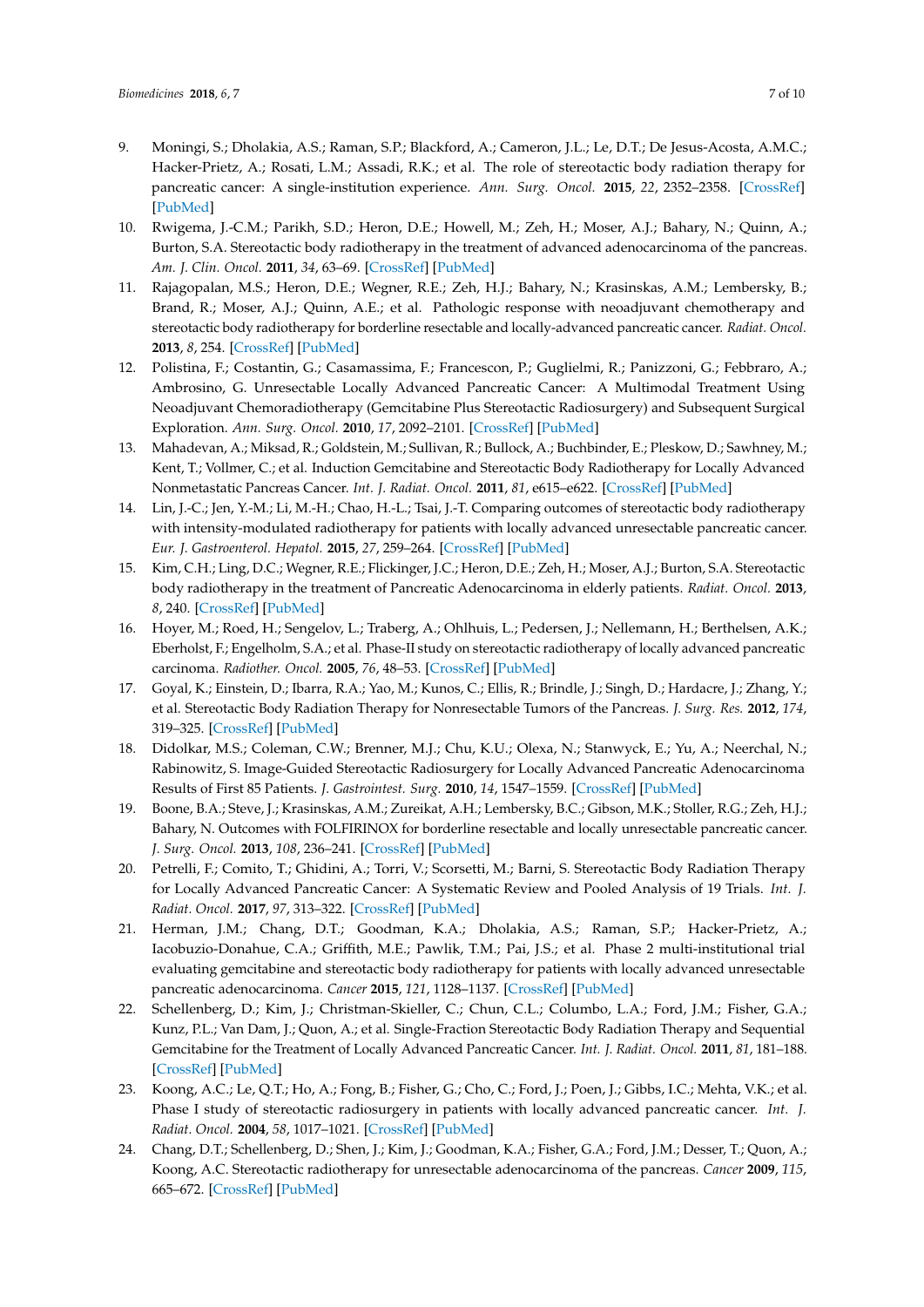- 25. Mahadevan, A.; Jain, S.; Goldstein, M.; Miksad, R.; Pleskow, D.; Sawhney, M.; Brennan, D.; Callery, M.; Vollmer, C. Stereotactic Body Radiotherapy and Gemcitabine for Locally Advanced Pancreatic Cancer. *Int. J. Radiat. Oncol.* **2010**, *78*, 735–742. [\[CrossRef\]](http://dx.doi.org/10.1016/j.ijrobp.2009.08.046) [\[PubMed\]](http://www.ncbi.nlm.nih.gov/pubmed/20171803)
- <span id="page-7-4"></span>26. Tozzi, A.; Comito, T.; Alongi, F.; Navarria, P.; Iftode, C.; Mancosu, P.; Reggiori, G.; Clerici, E.; Rimassa, L.; Zerbi, A.; et al. SBRT in unresectable advanced pancreatic cancer: Preliminary results of a mono-institutional experience. *Radiat. Oncol.* **2013**, *8*, 148. [\[CrossRef\]](http://dx.doi.org/10.1186/1748-717X-8-148) [\[PubMed\]](http://www.ncbi.nlm.nih.gov/pubmed/23799996)
- <span id="page-7-0"></span>27. Gurka, M.K.; Collins, S.P.; Slack, R.; Tse, G.; Charabaty, A.; Ley, L.; Berzcel, L.; Lei, S.; Suy, S.; Haddad, N.; et al. Stereotactic body radiation therapy with concurrent full-dose gemcitabine for locally advanced pancreatic cancer: A pilot trial demonstrating safety. *Radiat. Oncol.* **2013**, *8*, 44. [\[CrossRef\]](http://dx.doi.org/10.1186/1748-717X-8-44) [\[PubMed\]](http://www.ncbi.nlm.nih.gov/pubmed/23452509)
- 28. Neoptolemos, J.P.; Stocken, D.D.; Dunn, J.A.; Almond, J.; Beger, H.G.; Pederzoli, P.; Bassi, C.; Dervenis, C.; Fernandez-Cruz, L.; Lacaine, F.; et al. Influence of resection margins on survival for patients with pancreatic cancer treated by adjuvant chemoradiation and/or chemotherapy in the ESPAC-1 randomized controlled trial. *Ann. Surg.* **2001**, *234*, 758–768. [\[CrossRef\]](http://dx.doi.org/10.1097/00000658-200112000-00007) [\[PubMed\]](http://www.ncbi.nlm.nih.gov/pubmed/11729382)
- 29. Kinsella, T.J.; Seo, Y.; Willis, J.; Stellato, T.A.; Siegel, C.T.; Harpp, D.; Willson, J.K.; Gibbons, J.; Sanabria, J.R.; Hardacre, J.M.; et al. The Impact of Resection Margin Status and Postoperative CA19-9 Levels on Survival and Patterns of Recurrence after Postoperative High-Dose Radiotherapy With 5-FU—Based Concurrent Chemotherapy for Resectable Pancreatic Cancer. *Am. J. Clin. Oncol.* **2008**, *31*, 446–453. [\[CrossRef\]](http://dx.doi.org/10.1097/COC.0b013e318168f6c4) [\[PubMed\]](http://www.ncbi.nlm.nih.gov/pubmed/18838880)
- 30. Chang, D.K.; Johns, A.L.; Merrett, N.D.; Gill, A.J.; Colvin, E.K.; Scarlett, C.J.; Nguyen, N.Q.; Leong, R.W.L.; Cosman, P.H.; Kelly, M.I.; et al. Margin Clearance and Outcome in Resected Pancreatic Cancer. *J. Clin. Oncol.* **2009**, *27*, 2855–2862. [\[CrossRef\]](http://dx.doi.org/10.1200/JCO.2008.20.5104) [\[PubMed\]](http://www.ncbi.nlm.nih.gov/pubmed/19398572)
- <span id="page-7-1"></span>31. Campbell, F.; Smith, R.A.; Whelan, P.; Sutton, R.; Raraty, M.; Neoptolemos, J.P.; Ghaneh, P. Classification of R1 resections for pancreatic cancer: The prognostic relevance of tumour involvement within 1 mm of a resection margin. *Histopathology* **2009**, *55*, 277–283. [\[CrossRef\]](http://dx.doi.org/10.1111/j.1365-2559.2009.03376.x) [\[PubMed\]](http://www.ncbi.nlm.nih.gov/pubmed/19723142)
- <span id="page-7-2"></span>32. Mellon, E.A.; Hoffe, S.E.; Springett, G.M.; Frakes, J.M.; Strom, T.J.; Hodul, P.J.; Malafa, M.P.; Chuong, M.D.; Shridhar, R. Long-term outcomes of induction chemotherapy and neoadjuvant stereotactic body radiotherapy for borderline resectable and locally advanced pancreatic adenocarcinoma. *Acta Oncol. (Madr)* **2015**, *54*, 979–985. [\[CrossRef\]](http://dx.doi.org/10.3109/0284186X.2015.1004367) [\[PubMed\]](http://www.ncbi.nlm.nih.gov/pubmed/25734581)
- <span id="page-7-3"></span>33. Hammel, P.; Huguet, F.; van Laethem, J.-L.; Goldstein, D.; Glimelius, B.; Artru, P.; Borbath, I.; Bouche, O.; Shannon, J.; Andre, T.; et al. Effect of Chemoradiotherapy vs. Chemotherapy on Survival in Patients With Locally Advanced Pancreatic Cancer Controlled after 4 Months of Gemcitabine with or without Erlotinib. *JAMA* **2016**, *315*, 1844. [\[CrossRef\]](http://dx.doi.org/10.1001/jama.2016.4324) [\[PubMed\]](http://www.ncbi.nlm.nih.gov/pubmed/27139057)
- 34. Klinkenbijl, J.H.; Jeekel, J.; Sahmoud, T.; van Pel, R.; Couvreur, M.L.; Veenhof, C.H.; Arnaud, J.P.; Gonzalez, D.G.; de Wit, L.T.; Hennipman, A.; et al. Adjuvant radiotherapy and 5-fluorouracil after curative resection of cancer of the pancreas and periampullary region: Phase III trial of the EORTC gastrointestinal tract cancer cooperative group. *Ann. Surg.* **1999**, *230*, 776. [\[CrossRef\]](http://dx.doi.org/10.1097/00000658-199912000-00006) [\[PubMed\]](http://www.ncbi.nlm.nih.gov/pubmed/10615932)
- 35. Kalser, M.H.; Ellenberg, S.S. Pancreatic cancer. Adjuvant combined radiation and chemotherapy following curative resection. *Arch. Surg.* **1985**, *120*, 899–903. [\[PubMed\]](http://www.ncbi.nlm.nih.gov/pubmed/4015380)
- 36. Neoptolemos, J.P.; Palmer, D.H.; Ghaneh, P.; Psarelli, E.E.; Valle, J.W.; Halloran, C.M.; Faluyi, O.; O'Reilly, D.A.; Cunningham, D.; Wadsley, J.; et al. Comparison of adjuvant gemcitabine and capecitabine with gemcitabine monotherapy in patients with resected pancreatic cancer (ESPAC-4): A multicentre, open-label, randomised, phase 3 trial. *Lancet (Lond. Engl.)* **2017**, *389*, 1011–1024. [\[CrossRef\]](http://dx.doi.org/10.1016/S0140-6736(16)32409-6)
- 37. Regine, W.F.; Winter, K.A.; Abrams, R.A.; Safran, H.; Hoffman, J.P.; Konski, A.; Benson, A.B.; Macdonald, J.S.; Kudrimoti, M.R.; Fromm, M.L.; et al. Fluorouracil vs. gemcitabine chemotherapy before and after fluorouracil-based chemoradiation following resection of pancreatic adenocarcinoma: A randomized controlled trial. *JAMA* **2008**, *299*, 1019–1026. [\[CrossRef\]](http://dx.doi.org/10.1001/jama.299.9.1019) [\[PubMed\]](http://www.ncbi.nlm.nih.gov/pubmed/18319412)
- 38. Valle, J.W.; Palmer, D.; Jackson, R.; Cox, T.; Neoptolemos, J.P.; Ghaneh, P.; Rawcliffe, C.L.; Bassi, C.; Stocken, D.D.; Cunningham, D.; et al. Optimal duration and timing of adjuvant chemotherapy after definitive surgery for ductal adenocarcinoma of the pancreas: Ongoing lessons from the ESPAC-3 study. *J. Clin. Oncol.* **2014**, *32*, 504–512. [\[CrossRef\]](http://dx.doi.org/10.1200/JCO.2013.50.7657) [\[PubMed\]](http://www.ncbi.nlm.nih.gov/pubmed/24419109)
- 39. Oettle, H.; Neuhaus, P.; Hochhaus, A.; Hartmann, J.T.; Gellert, K.; Ridwelski, K.; Niedergethmann, M.; Zulke, C.; Fahlke, J.; Arning, M.B.; et al. Adjuvant chemotherapy with gemcitabine and long-term outcomes among patients with resected pancreatic cancer: The CONKO-001 randomized trial. *JAMA* **2013**, *310*, 1473–1481. [\[CrossRef\]](http://dx.doi.org/10.1001/jama.2013.279201) [\[PubMed\]](http://www.ncbi.nlm.nih.gov/pubmed/24104372)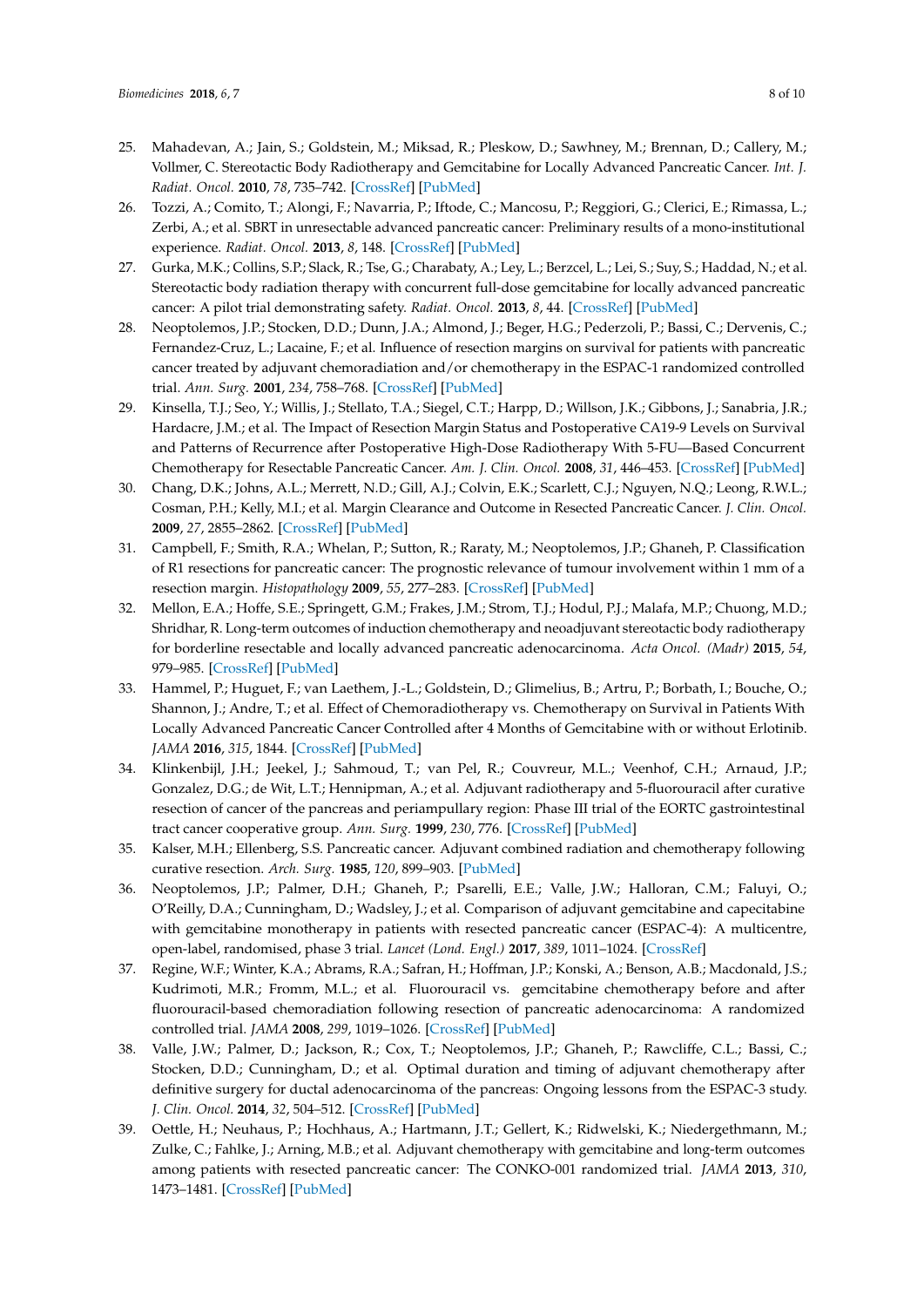- <span id="page-8-0"></span>40. Neoptolemos, J.P.; Stocken, D.D.; Friess, H.; Bassi, C.; Dunn, J.A.; Hickey, H.; Beger, H.; Fernandez-Cruz, L.; Dervenis, C.; Lacaine, F.; et al. A randomized trial of chemoradiotherapy and chemotherapy after resection of pancreatic cancer. *N. Engl. J. Med.* **2004**, *350*, 1200–1210. [\[CrossRef\]](http://dx.doi.org/10.1056/NEJMoa032295) [\[PubMed\]](http://www.ncbi.nlm.nih.gov/pubmed/15028824)
- <span id="page-8-1"></span>41. Burris, H.A., 3rd; Moore, M.J.; Andersen, J.; Green, M.R.; Rothenberg, M.L.; Modiano, M.R.; Cripps, M.C.; Portenoy, R.K.; Storniolo, A.M.; Tarassoff, P.; et al. Improvements in survival and clinical benefit with gemcitabine as first-line therapy for patients with advanced pancreas cancer: A randomized trial. *J. Clin. Oncol.* **1997**, *15*, 2403–2413. [\[CrossRef\]](http://dx.doi.org/10.1200/JCO.1997.15.6.2403) [\[PubMed\]](http://www.ncbi.nlm.nih.gov/pubmed/9196156)
- 42. Moore, M.J.; Hamm, J.; Dancey, J.; Eisenberg, P.D.; Dagenais, M.; Fields, A.; Hagan, K.; Greenberg, B.; Colwell, B.; Zee, B.; et al. Comparison of gemcitabine versus the matrix metalloproteinase inhibitor BAY 12-9566 in patients with advanced or metastatic adenocarcinoma of the pancreas: A phase III trial of the National Cancer Institute of Canada Clinical Trials Group. *J. Clin. Oncol.* **2003**, *21*, 3296–3302. [\[CrossRef\]](http://dx.doi.org/10.1200/JCO.2003.02.098) [\[PubMed\]](http://www.ncbi.nlm.nih.gov/pubmed/12947065)
- <span id="page-8-2"></span>43. Ishii, H.; Furuse, J.; Boku, N.; Okusaka, T.; Ikeda, M.; Ohkawa, S.; Fukutomi, A.; Hamamoto, Y.; Nakamura, K.; Fukuda, H.; et al. Phase II study of gemcitabine chemotherapy alone for locally advanced pancreatic carcinoma: JCOG0506. *Jpn. J. Clin. Oncol.* **2010**, *40*, 573–579. [\[CrossRef\]](http://dx.doi.org/10.1093/jjco/hyq011) [\[PubMed\]](http://www.ncbi.nlm.nih.gov/pubmed/20185458)
- <span id="page-8-3"></span>44. Ferlay, J.; Ferlay, J.; Soerjomataram, I.; Dikshit, R.; Eser, S.; Mathers, C.; Rebelo, M.; Parkin, D.M.; Forman, D.; Bray, F. Cancer incidence and mortality worldwide: Sources, methods and major patterns in GLOBOCAN 2012. *Int. J. Cancer* **2015**, *136*, E359–E386. [\[CrossRef\]](http://dx.doi.org/10.1002/ijc.29210) [\[PubMed\]](http://www.ncbi.nlm.nih.gov/pubmed/25220842)
- <span id="page-8-4"></span>45. Center, M.M.; Jemal, A. International Trends in Liver Cancer Incidence Rates. *Cancer Epidemiol. Biomarkers Prev.* **2011**, *20*, 2362–2368. [\[CrossRef\]](http://dx.doi.org/10.1158/1055-9965.EPI-11-0643) [\[PubMed\]](http://www.ncbi.nlm.nih.gov/pubmed/21921256)
- <span id="page-8-5"></span>46. Scorsetti, M.; Comito, T.; Cozzi, L.; Clerici, E.; Tozzi, A.; Franzese, C.; Navarria, P.; Fogliata, A.; Tomatis, S.; D'Agostino, G.; et al. The challenge of inoperable hepatocellular carcinoma (HCC): Results of a single-institutional experience on stereotactic body radiation therapy (SBRT). *J. Cancer Res. Clin. Oncol.* **2015**, *141*, 1301–1309. [\[CrossRef\]](http://dx.doi.org/10.1007/s00432-015-1929-y) [\[PubMed\]](http://www.ncbi.nlm.nih.gov/pubmed/25644863)
- 47. Lasley, F.D.; Mannina, E.M.; Johnson, C.S.; Perkins, S.M.; Althouse, S.; Maluccio, M.; Kwo, P.; Cardenes, H. Treatment variables related to liver toxicity in patients with hepatocellular carcinoma, Child-Pugh class A and B enrolled in a phase 1-2 trial of stereotactic body radiation therapy. *Pract. Radiat. Oncol.* **2015**, *5*, e443–e449. [\[CrossRef\]](http://dx.doi.org/10.1016/j.prro.2015.02.007) [\[PubMed\]](http://www.ncbi.nlm.nih.gov/pubmed/25899219)
- <span id="page-8-7"></span>48. Bujold, A.; Massey, C.A.; Kim, J.J.; Brierley, J.; Cho, C.; Wong, R.K.S.; Dinniwell, R.E.; Kassam, Z.; Ringash, J.; Cummings, B.; et al. Sequential Phase I and II Trials of Stereotactic Body Radiotherapy for Locally Advanced Hepatocellular Carcinoma. *J. Clin. Oncol.* **2013**, *31*, 1631–1639. [\[CrossRef\]](http://dx.doi.org/10.1200/JCO.2012.44.1659) [\[PubMed\]](http://www.ncbi.nlm.nih.gov/pubmed/23547075)
- 49. Kang, J.-K.; Kim, M.-S.; Cho, C.K.; Yang, K.M.; Yoo, H.J.; Kim, J.H.; Bae, S.H.; Jung, D.H.; Kim, K.B.; Lee, D.H.; et al. Stereotactic body radiation therapy for inoperable hepatocellular carcinoma as a local salvage treatment after incomplete transarterial chemoembolization. *Cancer* **2012**, *118*, 5424–5431. [\[CrossRef\]](http://dx.doi.org/10.1002/cncr.27533) [\[PubMed\]](http://www.ncbi.nlm.nih.gov/pubmed/22570179)
- <span id="page-8-6"></span>50. Méndez Romero, A.; Wunderink, W.; Hussain, S.M.; de Pooter, J.A.; Heijmen, B.J.M.; Nowak, P.C.J.M.; Nuyttens, J.J.; Brandwijk, R.P.; Verhoef, C.; Ijzermans, J.N.M.; et al. Stereotactic body radiation therapy for primary and metastatic liver tumors: A single institution phase i-ii study. *Acta Oncol. (Madr)* **2006**, *45*, 831–837. [\[CrossRef\]](http://dx.doi.org/10.1080/02841860600897934) [\[PubMed\]](http://www.ncbi.nlm.nih.gov/pubmed/16982547)
- <span id="page-8-8"></span>51. Jacob, R.; Turley, F.; Redden, D.T.; Saddekni, S.; Aal, A.K.A.; Keene, K.; Yang, E.; Zarzour, J.; Bolus, D.; Smith, J.K.; et al. Adjuvant stereotactic body radiotherapy following transarterial chemoembolization in patients with non-resectable hepatocellular carcinoma tumours of ≥3 cm. *HPB* **2015**, *17*, 140–149. [\[CrossRef\]](http://dx.doi.org/10.1111/hpb.12331) [\[PubMed\]](http://www.ncbi.nlm.nih.gov/pubmed/25186290)
- <span id="page-8-9"></span>52. Klein, J.; Dawson, L.A. Hepatocellular Carcinoma Radiation Therapy: Review of Evidence and Future Opportunities. *Int. J. Radiat. Oncol.* **2013**, *87*, 22–32. [\[CrossRef\]](http://dx.doi.org/10.1016/j.ijrobp.2012.08.043) [\[PubMed\]](http://www.ncbi.nlm.nih.gov/pubmed/23219567)
- <span id="page-8-10"></span>53. Popp, I.; Grosu, A.L.; Niedermann, G.; Duda, D.G. Immune modulation by hypofractionated stereotactic radiation therapy: Therapeutic implications. *Radiother. Oncol.* **2016**, *120*, 185–194. [\[CrossRef\]](http://dx.doi.org/10.1016/j.radonc.2016.07.013) [\[PubMed\]](http://www.ncbi.nlm.nih.gov/pubmed/27495145)
- <span id="page-8-11"></span>54. Formenti, S.C.; Demaria, S. Combining Radiotherapy and Cancer Immunotherapy: A Paradigm Shift. *J. Natl. Cancer Inst.* **2013**, *105*, 256–265. [\[CrossRef\]](http://dx.doi.org/10.1093/jnci/djs629) [\[PubMed\]](http://www.ncbi.nlm.nih.gov/pubmed/23291374)
- 55. Kang, J.; Demaria, S.; Formenti, S. Current clinical trials testing the combination of immunotherapy with radiotherapy. *J. Immunother. Cancer* **2016**, *4*, 51. [\[CrossRef\]](http://dx.doi.org/10.1186/s40425-016-0156-7) [\[PubMed\]](http://www.ncbi.nlm.nih.gov/pubmed/27660705)
- 56. Golden, E.B.; Demaria, S.; Schiff, P.B.; Chachoua, A.; Formenti, S.C. An abscopal response to radiation and ipilimumab in a patient with metastatic non-small cell lung cancer. *Cancer Immunol. Res.* **2013**, *1*, 365–372. [\[CrossRef\]](http://dx.doi.org/10.1158/2326-6066.CIR-13-0115) [\[PubMed\]](http://www.ncbi.nlm.nih.gov/pubmed/24563870)